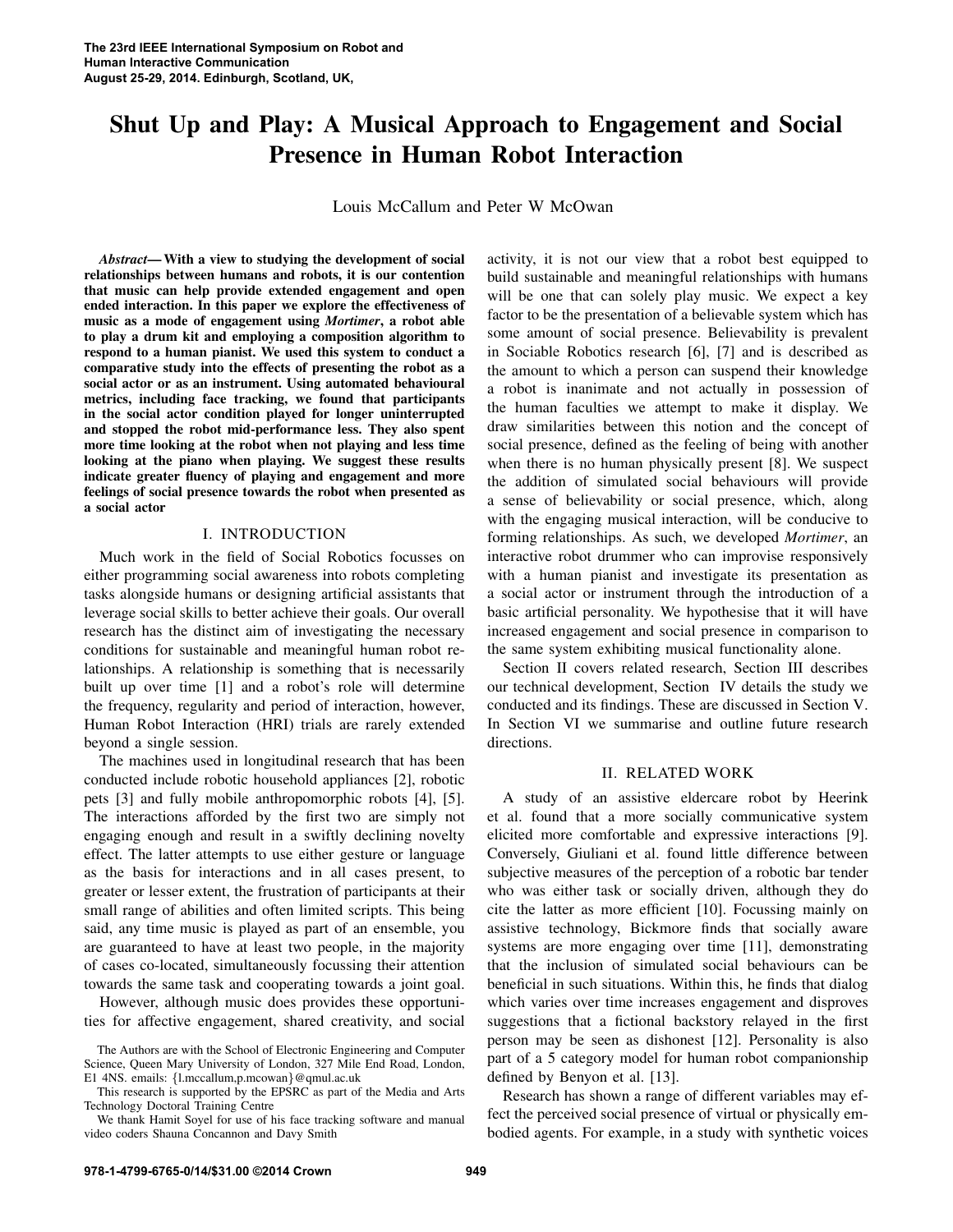in a book reviewing scenario, Lee and Nass demonstrate greater social presence when the personality of the voice is matched to the content of the text and to the personality of the user [14]. They also find that an extrovert voice has more social presence than an introverted one. Lee et al. show that participant's feelings of social presence significantly effect whether they are perceive a robotic pet with a complimentary personality more favourably [15]. Further, Nowak and Biocca report higher social presence from an agent represented by less anthropomorphic avatar in comparison to an agent represented by a more anthropomorphic avatar and one with no image [16].

The work of Reeves and Nass shows that humans may treat media as social actors and provides details as to how their personalities can elicit different responses [17]. They find that people will prefer a flattering computer, even if the praise is unwarranted and prefer a computer that praises others. Further, Lee et al. demonstrated verbal behaviour could be used to accurately portray extrovert or introvert personalities and that there was a complimentary personality attraction effect between robot and participants [15]. With regards to memory, Kasap and Magenant-Thalman report that reference to past interactions prevented the usual decline in engagement over time [18].

Bickmore et al. define engagement as the degree of involvement the users choose to have with the system and so use the frequency and length of interactions as a sign of engagement [12]. Sidner et al. define it as 'the process by which two (or more) participants establish, maintain and end their perceived connection' <sup>1</sup>, a definition which Castellano et al. also deem suitable for describing social bonding between human and child [20].

Castellano et al. go on to suggest engagement with a robot may entail an affective and attentional component based upon positive feelings and a willingness to maintain interaction [21]. They report a system capable of classifying engagement with 94.79% accuracy when using both contextual information and nonverbal cues such as the user smiling and the user looking at the robot. Similarly, Sanghvi et al. describe a system capable of automatically detecting engagement from laterally captured posture data with an accuracy of 82.2% [22]. Michalowksi et al. also include looking at the robot into their model of spatial engagement [23].

Within Interactive Music Systems (IMS) for duet improvisation, the matching of piano to percussion is uncommon, with most systems taking the homogenous approach of matching percussion with percussion or keyboard to keyboard. For instance, *The Continuator* [24], *Mimi* [25] and *Shimon* [26] construct a model of the users piano input and use this to generate stylistically appropriate tonal response. Motivated to creative ends, the majority of research favours openness of outcome over stability which, as we will elaborate upon in Section III, does not necessarily serve us well. An example of a more stable system is the UK Garage generator for composing subtly varying beats described by



Fig. 1. The Robot

Collins [27].

The use of robots to perform music or as the physical embodiments of IMSs is also well documented and again the focus is often on the creative output or experience. *Haile* [28], *Shimon* [26], the many robots of LEMUR [29], including their *Orchestrion* ensemble built for popular musician Pat Metheny, and Felix Thorne's *Felix's Machines* [30] are amongst the notable.

## III. MORTIMER

As stated in Section II, the development of musical robots as physically embodied accompanists, performers, improvisers or art installations is not unique. However, the primary focus of our research is the study of sustainable and meaningful relationships between human and robot based on regular, open ended, musical interaction and we have endeavoured to build a robot to best match these aims. We have identified two key characteristics that have been balanced in development to maintain the long term engagement and elicit the feelings of social presence we feel are necessary.

The system must be stable enough to be run unassisted by a novice user, as any malfunction or erratic behaviour will diverge from the positive experience needed for engagement and break the illusion of believability that creates feelings of social presence. To avoid this confusion, tools from proficient but unsolved research areas such as realtime beat tracking and automatic speech recognition have been avoided.

It is also critical that the robot is responsive to human playing. If the relation between the input and output is explicit enough to be recognised by the player then this will give the impression the robot is listening to them. If the response seems intelligent and adds to the playing experience positively, this will at worst demonstrate the system's competent engineering and provide an enjoyable experience to the listener. This is likely to increase long term engagement. It is our expectation that this will give the impression that the robot has some understanding of the music being played and its emotional content, adding to the feeling of social presence and laying the foundations for a more meaningful relationship.

## *A. The Robot*

Demonstrated in Figure 1, we have built a robot capable of playing a standard drum kit set-up of kick, snare and hi-hat.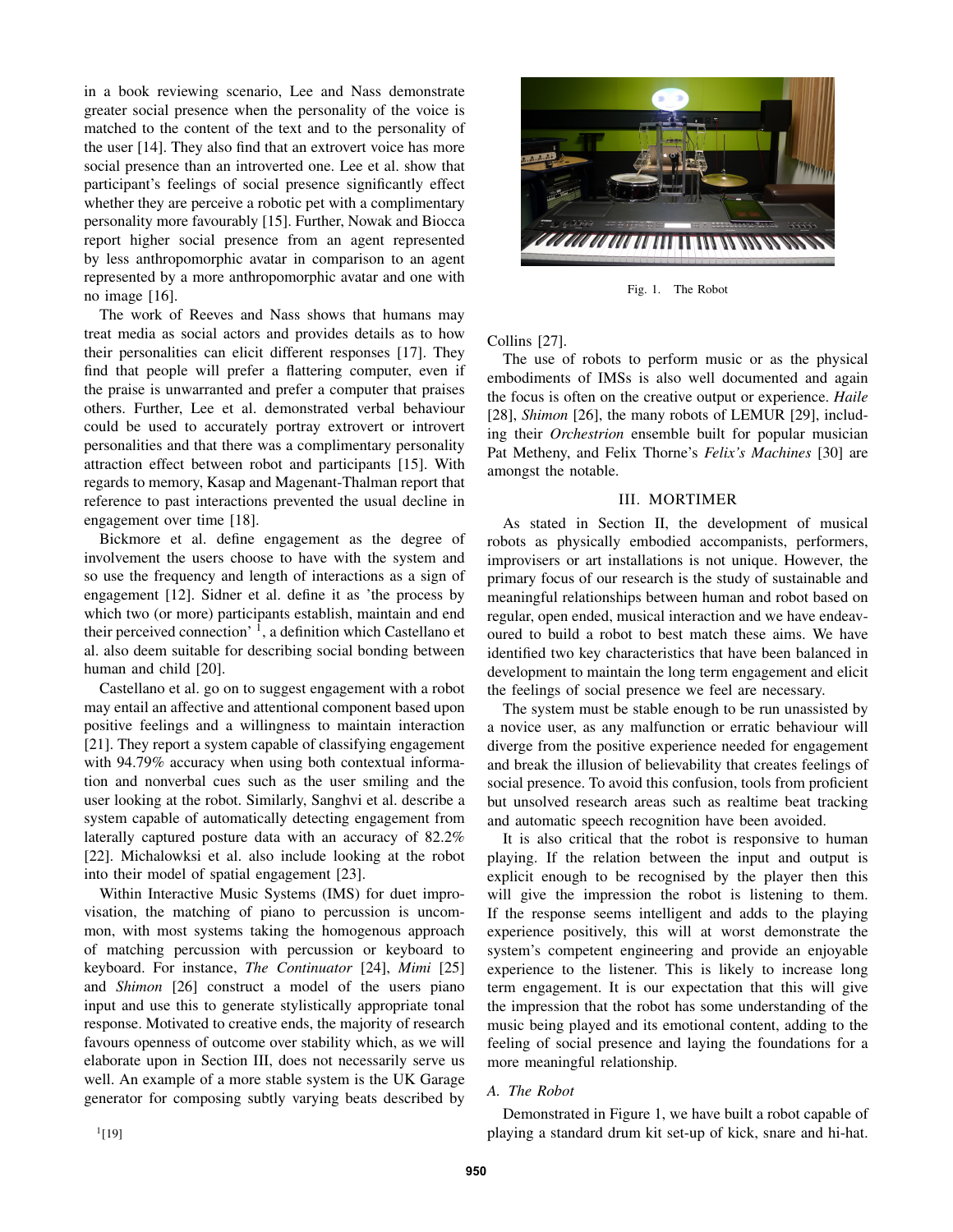

Fig. 2. Composition of a Single Chorus

It is our intention to present a robot that is clearly mechanoid whilst still triggering a subtle anthropomorphic response for participants. As such, it is built around an aluminium frame and with two identical beater arms and a back projected head that displays simple, cartoonish face. As well as the two striking arms, there is an automated kick drum that sits in front of the robot as it would in a conventional drum set up.

The robot may also respond to and alter the display of a tablet interface. This is used to facilitate simple nonmusical interactions and to control performance parameters.

#### *B. Composition*

The algorithm uses the MIDI transcript of previous playing and explicit performance parameters to inform decisions based on inbuilt knowledge. The current performance parameters are complexity, tempo and length. Every session is made up of a number of short tracks, each track consisting of a number of 12 bar choruses, depending on the length parameter. For each chorus, we first compose a form that decides whether each bar will be a base pattern, an ornamentation of this or a breakdown section. The complexity parameter decides the frequency of ornamentation. The music itself is not composed until it is required to be played, thus allowing the algorithm to respond to the pianist using the most recent information.

The base pattern is composed at the beginning of each chorus, taking into account a histogram of previous user rhythmic input and the complexity parameter to taylor its inbuilt knowledge to the current user. Lower complexity favours on-beat notes. If a bar demands an ornament, the base pattern is augmented by a series of ornamentation functions. We aim to fill gaps left by the pianist and so use a histogram of previous silence to inform this decision. Similarly, a breakdown bar is the base pattern augmented by one of a selection of breakdown functions. Figure 2 demonstrates this



Fig. 3. Social Interaction

process for a single chorus.

Although the overall tempo is set explicitly by the pianist using the tablet, each of the robot's instruments are run on an individual routine. This allows for each one to implement independent and differing timing deviations from the quantised grid. When transcribing the piano input, we quantise each note to a 16 note grid in relation to the robot's scheduler. However, we also record the actual timing of the notes and the distance from the beat that it was quantised to. We use this to get a feel for the groove of the human input and match this to the groove of the robot.

In addition to composing bars based on a form generated at the beginning, we take note density and mean note velocity as a measure of power for the piano playing. If this dips below a certain threshold then instruments are either removed or thinned by the robot in order to match a perceived sparseness of texture or reduction of dynamics.

## *C. Artificial Personality*

As the generation and processing of natural language are still vast and ongoing research areas in their own right, we decided to take the minimal approach. By restricting human input to multiple choice answers, we have removed the need to process natural language. Figure 3 outlines the script developed to frame the musical session as a social interaction, taking input from a tablet interface. As there is a clear possibility of repeating the script within a session, we used techniques from Natural Language Generation (NLG) to introduce variation into our dialogue. In a simplified version of an approach taken by Skantze and Hjalmarsson [31], we split our utterances into chunks of meaning. For example, 3 analogous phrases each split into 3 analogous chunks allows for 27 unique recombinations, providing considerably more variation than the original set of 3 complete phrases. A speaker is placed behind the head and the appropriate text is synthesised using the inbuilt AppleTalk functionality of Mac OSX.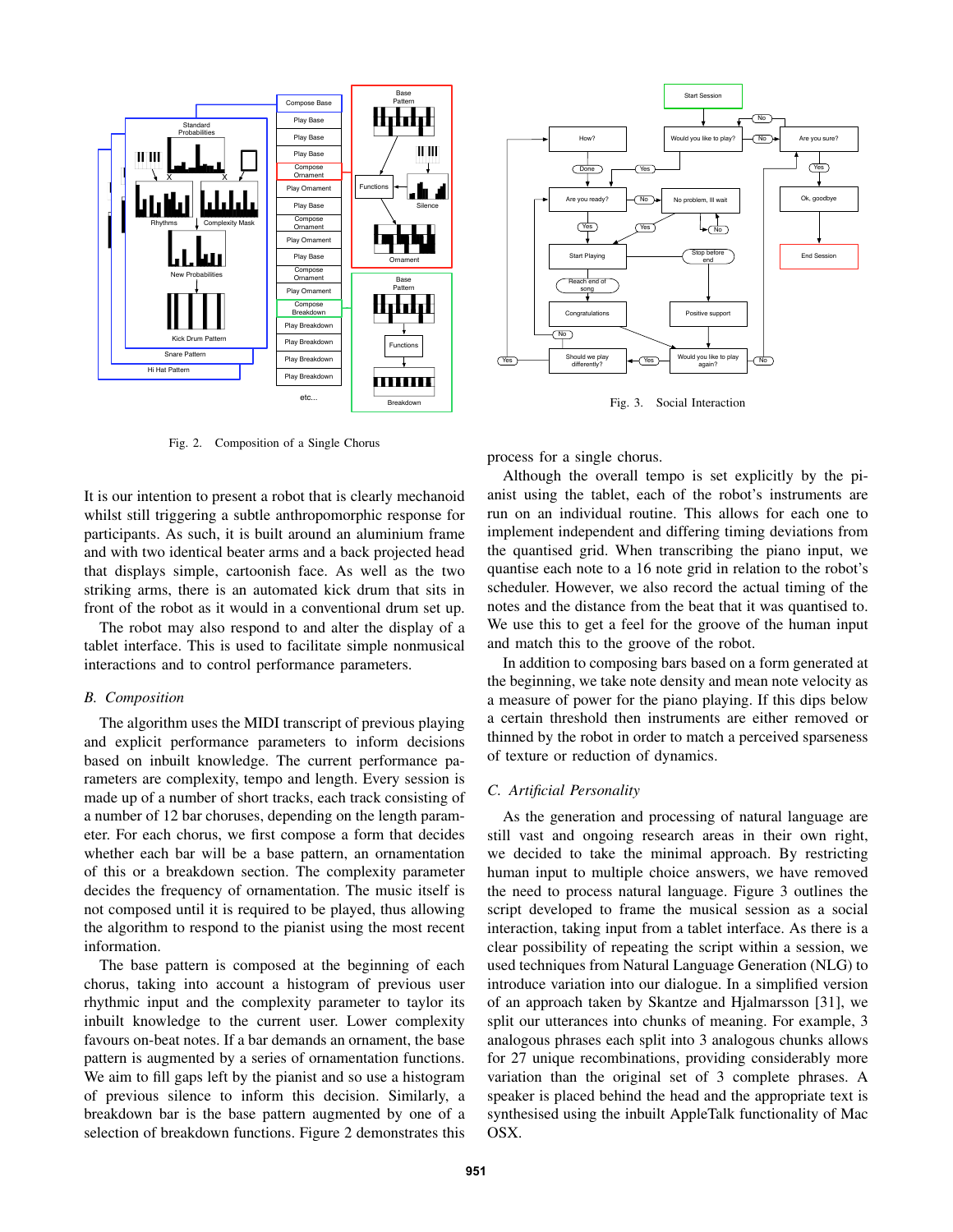## IV. THE STUDY

# *A. Participants*

Participants were recruited by emailing musician lists and placing adverts on musician recruitment websites. There were 10 participants, 6 male and 4 female between the ages of 26 and 53. 3 classed themselves as beginner pianists, 5 as intermediate and 2 as expert. Although a small sample size, this is a practical constraint of requiring skilled participants.

# *B. Experimental Setup*

We have designed two interfaces for the robot, one similar to a tool or instrument where it is controlled through simple stop and play buttons. The other presents the robot as a social actor, where the sessions are driven by *Mortimer* asking questions and providing positive and supportive feedback. Participants were assigned randomly to one of two experimental conditions, A and B. Both groups were briefed to improvise a piece in the 4/4 time signature with the robotic drummer. They were told that the study would last for 15 minutes but they may leave at any point.

To achieve the control condition, the tablet interface and general interaction experience was different for each of the two groups. For Condition B the tablet had a static interface with two buttons labelled "Play" and "Stop" and three sliders to control "Speed", "Length" and "Complexity". In Condition A, the robot gave a short autobiographical introduction on arrival in a synthesised male voice. It then invited the participant to play, to which they could accept or decline using "Yes" or "No" buttons. The following interactions were all framed in a similar way, with the robot providing supportive, positive feedback and politely verbally requesting any changes in behaviour or action. Figure 3 shows the complete flow of the interaction. The tablet interface changed appropriately depending on the question and possible responses.

# *C. Measures*

We aim to measure engagement with the robot and any feelings of social presence felt by the participants, as we have cited these as crucial to forming sustainable and meaningful human robot relationships. We logged all key presses on the touch interface and transcribed all the piano played and drums composed. The robot has a frontal camera to capture the face and upper body of participants. As the position of both the piano and robot are constant and known, we were able to guarantee that these features would be captured with a stationary camera.

Self report is by far the most common approach to measuring social presence, however, Leite et al. use video analysis in tandem with a questionnaire [32] to evaluate social presence. They recorded events such as "user looking at iCat" and "user talking to iCat" as measures and then cross referenced these with questionnaire results. We view this as critical as, although social presence is concerned with a perceived experience and so could be measured by self report, it is questionable whether users have introspective access to this information. Also, as social presence may be something that

TABLE I SIGNIFICANT T TEST RESULTS

| Measure                             | Mean<br>А | Mean<br>В | t(8)     | p     |
|-------------------------------------|-----------|-----------|----------|-------|
| Tracks per Session                  | 6.2       | 9.6       | $-2.467$ | 0.039 |
| Bars per Track                      | 58.0      | 38.5      | 2.668    | 0.028 |
| Natural Stops $(\% )$               | 87.0      | 35.6      | 2.954    | 0.018 |
| Button Stops $(\%)$                 | 12.8      | 61.0      | $-2.426$ | 0.041 |
| Focus on Piano $(\% )$              | 11.1      | 36.4      | $-3.928$ | 0.004 |
| Focus on Piano - playing $(\%)$     | 10.2      | 34.4      | $-4.300$ | 0.003 |
| Focus on Robot - not playing $(\%)$ | 47.1      | 29.3      | 2.510    | 0.041 |

fluctuates over time [8], a post-hoc questionnaire may be too blunt a tool alone to capture this.

Taking the definitions of engagement from Section II into account, we look at the data logs from the robot to find the length of sessions and length of uninterrupted tracks within this, as well as examining the use of the tablet interface and performance parameters. To ascertain the focus of the participants, we also analysed the footage using facial tracking and affect recognition software developed by Soyel and McOwan [33]. In doing so we hope to observe and measure behavioural changes during the study that display differences in engagement and social presence between the two control groups using a t-test. Results are displayed Table I

## *D. Results*

*1) Data Logs:* All study participants in the B condition stayed for the full 15 minutes, the same is true for Condition A apart from 1 participant who stayed for 13 minutes and 10 seconds. As such we are unable to find any significant difference between the two groups on total length of session. Within the session, we recorded the number of tracks played, defined as a start and stop in play, either triggered manually, or occurring naturally as the robot had reached the end of its precomposed track. In Condition A a stop could also occur through prolonged silence from the human, in which case the robot would stop and give supportive feedback.

We found significantly less individual tracks within a session for Condition A, *t*(8)=-2.467, *p*=0.039, as well as significantly more bars per track in Condition A, *t*(8)=2.668, *p*=0.028. Further, we found that there were significantly more natural stops in Condition A  $t(8)=2.954$ ,  $p=0.018$ , as well as significantly more manually triggered stops in Condition B *t*(8)=-2.426, *p*=0.041.

We did not find any significant differences in the mean values of any the performance parameters or the frequency with which they were altered, implying that the experimental condition did not have any bearing on how the participants explored them.

*2) Automated Video Analysis:* As demonstrated in Figure 4, we analysed all footage from the frontal camera using Soyel and McOwan's affect recognition software [33]. Based on Seeing Machine's faceAPI, it provides us with data as to the focus of the participants attention and also infers an affective state. With regards to focus, it distinguishes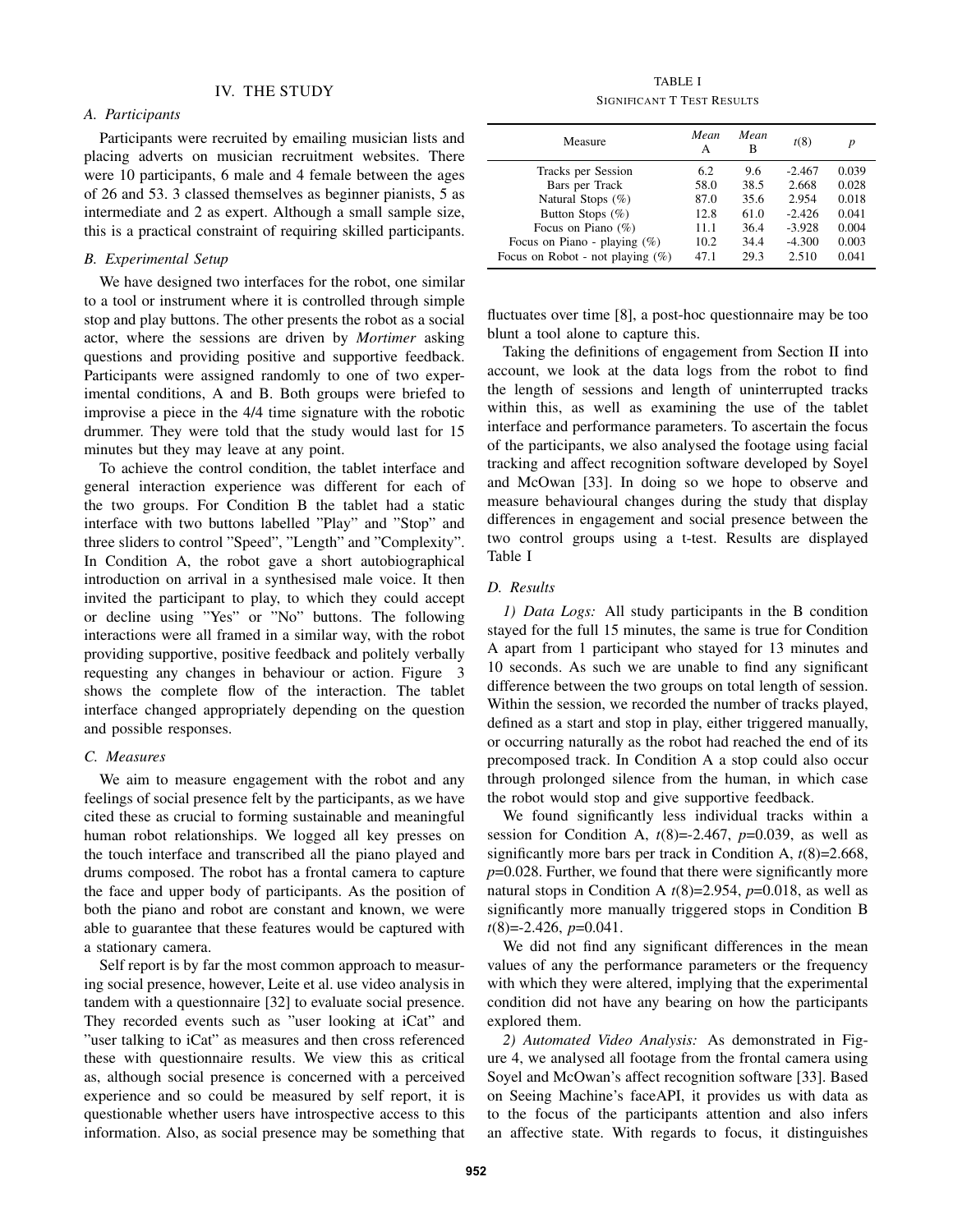

Fig. 4. Face Tracking

between the piano, the robot and elsewhere. Initial tests for differences between the groups based on mean times spent in each state across the whole session indicated that Condition B spent significantly more time looking at the piano,  $t(8) = -3.928$ ,  $p=0.004$ , and spent significantly more time in a thinking state *t*(8)=3.402, *p*=0.009. All other results showed no significant difference between groups. However, social and task-related context is crucial when attempting to infer information about the user's affective state or level engagement [20] so it is arguable how much insight we can gain from a contextless measure that completely ignores what else is happening during the session. For instance, looking at the piano while playing could suggest concentration, whilst looking at the piano while not playing could suggest shyness or avoidance. Or, since the interface was placed on top of the piano, spending time looking at this when not playing could be explained by participants changing parameters.

To investigate further, we measured the mean time spent in each state and took into consideration whether music was being played or not. Any change in behaviour during playing is of particular interest as both groups were interacting with exactly the same system once the music began. Once the conditions had been separated, we found that the difference for attention towards the piano was only significant when the participants were playing,  $t(8) = -4.300$ ,  $p = 0.003$ . This is perhaps explained by user thinking about the robot as nothing more than a sound making device, as one would a loudspeaker, and becoming more immersed in their own playing and the tablet. Further, we found that Condition A spent significantly more time looking at the robot when they were not playing *t*(8)=2.510, *p*=0.036.

With regards to the affective states, the results showed significantly more time in the thinking state when playing for Condition B *t*(8)=-3.758, *p*=0.006 and significantly more aggression when not playing *t*(8)=3.011, *p*=0.017.

*3) Manual Video Analysis:* When coding for social presence in a multi-session HRI trial, Leite et al. recorded verbalisations both in response to questions and when uninitiated by the robot [32]. We have also noticed verbalisations during the sessions from both groups and manually coded for these, taking it as a signifier of social presence in a system where the user knows the robot cannot hear or understand any verbal communication. 2 participants in Condition A consistently engaged in back chatter (8 and 19 times) in response to questions. 2 participants from Condition B and 1 from Condition A verbally also greeted the robot before playing. Analysis was completed by three coders and inter-rater reliability was assessed using a two-way, mixed, consistency, average-measures ICC. The resulting ICC was in the excellent range,  $ICC = 0.998$ , indicating that coders had a high degree of agreement.

# V. DISCUSSION

As nearly all the participants completed the full session, this shows that regardless of social framing, the musical interaction was an engaging one. Beyond this, having found that with the inclusion of social dialogue there were less sessions that lasted for more bars, we also suggest that Condition A played with greater fluency and were more engaged. This is enforced by the greater number of natural stops and lower number of manual stops. These latter findings also demonstrate a greater social presence as the participants treated the robot less like a machine or instrument and more like a social actor, waiting for the natural pause rather than stopping mid-performance.

Findings in Section IV-D.2 that those in Condition A looked more at the robot when not playing is perhaps to be expected as the robot was drawing attention to itself by speaking to the user. However, it does suggest a more physically embodied, spatially aware engagement with the robot itself. Indeed, we evidenced in Section II that looking at a robot has shown to be an accurate metric for engagement in previous HRI trials.

The apparent significance of playing and not playing highlights the importance of the distinct roles of mutual gaze in musical and conversational interaction. Gratier says that although gaze is necessary for 'grounding' in conversation, improvising musicians do not need to see each other for this purpose [34]. As such, our finding that focussing on the robot was only a significant difference when not playing is unsurprising and does not detract from our inferences as to the effect of the experimental condition on engagement and social presence. Moreover, the importance of gaze in grounding nonmusical social interaction between humans demonstrates that participants in Condition A were treating the robot as they would a human and allows us to conclude our results display greater feelings of social presence.

We do not put a huge amount of weight in the findings with regards to affective state as the definitions of these come from the context of children playing chess and so are not necessarily transferrable to our domain. This being said, Thompson et al. suggest that facial expressions are often used as *affect displays* in musical performance [35], meaning that automatic facial recognition techniques could be used if developed for a musical context. In future, we plan to extract a more general measure of facial animation from the data as this has been shown to be a signifier of interpersonal relationships [36].

Although their response is initiated by the robot, results in Section IV-D.3 are interpreted as a sign of social presence